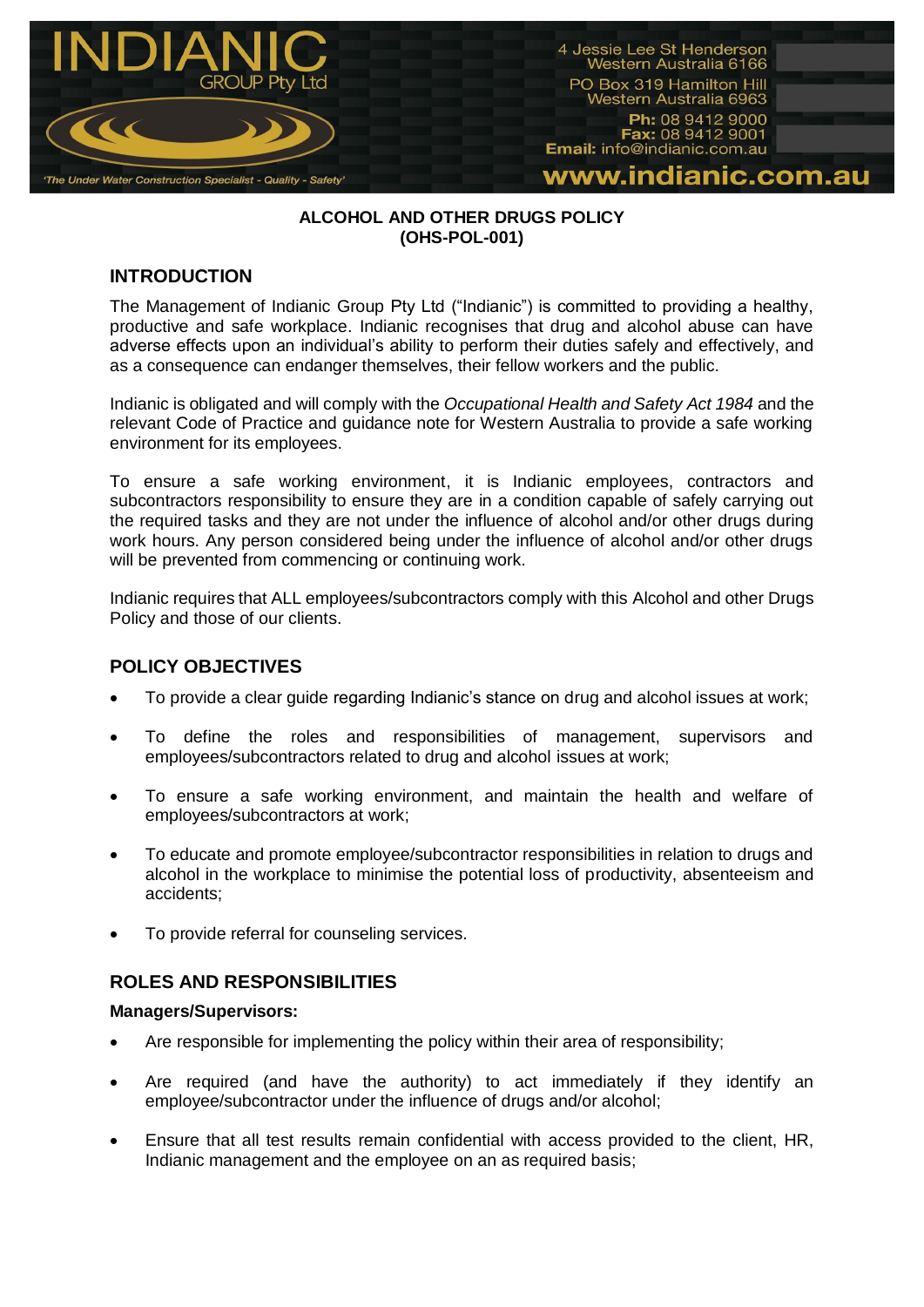#### **DRUG AND ALCOHOL POLICY (OHS-POL-001)**

 Are responsible for maintaining confidentiality when an employee/subcontractor advises that they have been prescribed medication by a medical practitioner. The manager/supervisor shall in discussion with the employee/subcontractor identify if the medication can have a detrimental effect on their work performance and/or if it increases the risk to their safety or the safety of others. The manager/supervisor shall determine the employees/subcontractors potential safety risk and ability to work.

#### **Employee/Subcontractor:**

- Are responsible for ensuring they are not under the influence of alcohol and/or other drugs during work. This includes work that is outside normal working hours work; which may affect their job performance and/or potentially risk their own or others safety;
- Random mandatory alcohol and other drugs testing for all Indianic employees and subcontractors shall be conducted on an "as required" basis by both Indianic and its clients;
- Ensure they meet the relevant standards, are fit for work and conduct themselves in an appropriate manner;
- Discuss with their manager/supervisor concerns about the use of alcohol and/or other drugs in the workplace and/or concerns regarding another employee/subcontractors possible use of alcohol and/or other drugs which may cause increased safety risks at work;
- Advise their manager/supervisor about any medication prescribed by a medical practitioner that may have an effect on their work performance or increase potential risk to their own or others safety. The manager/supervisor shall maintain confidentiality.

# **CONSUMPTION GUIDELINES:**

- Drugs shall not be consumed on Indianic or other work premises, in company cars or vessels. Alcohol may be consumed at the Indianic managers discretion and on designated 'special occasions' e.g. Christmas party;
- Consumption of alcohol must be done so responsibly (i.e. no more than two standard drinks) and no leaving the premises with open alcoholic beverages;
- No drugs and/or alcohol shall be consumed prior to commencing work;
- Prescription drugs are not recommended to be taken whilst diving, driving a car or operating machinery. The employee/subcontractor should notify their supervisor of any prescription drugs required.

# **EDUCATION:**

Drug and alcohol pamphlets/posters shall be posted in the Indianic office to promote awareness and provide counselling numbers. All employees/subcontractors will be provided with this drug and alcohol policy for their review.

*\**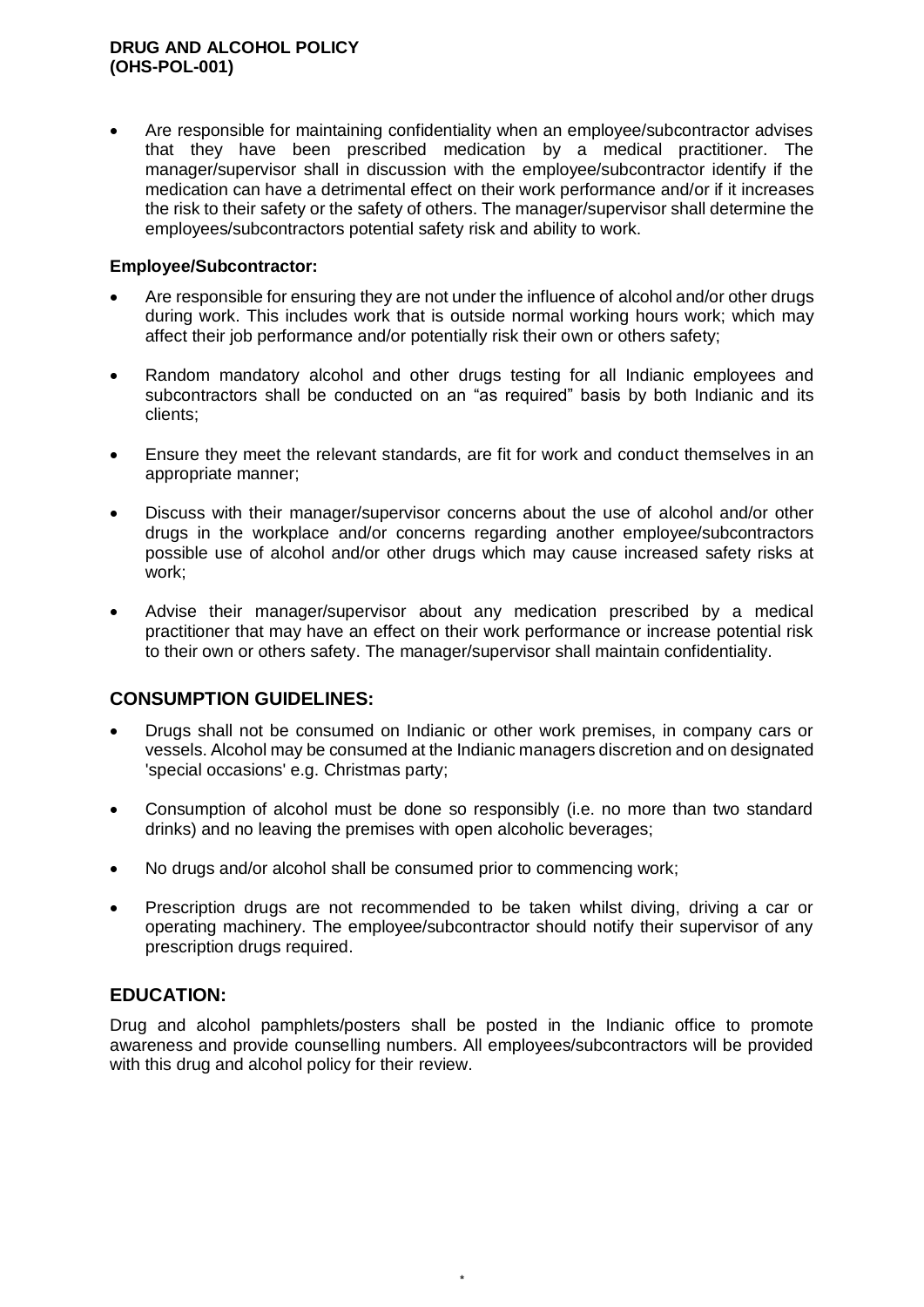### **IDENTIFICATION AND ASSESSMENT:**

Employees, supervisors and co-workers should offer assistance if an employee/subcontractor's work performance is raising concerns. Indianic will carry out screening for alcohol and other drugs prior to the commencement of work. Indianic may require employees to submit to medical evaluation or alcohol and drug testing where reasonable cause exists to suspect alcohol or drug use, including following workplace incidents.

Indianic also reserves the right to carry out random testing where it is considered appropriate.

Alcohol and other Drugs counselling information shall be available at Indianic's office. Employees/subcontractors should feel free to discuss personal issues which may affect their work performance with the HR Officer or other managers/supervisors as required.

#### **INDIANIC FUNCTIONS:**

To minimise potential risks, Indianic work functions should be conducted in a responsible manner with precautions taken such as:

- Provision of low alcohol beverages;
- Provision of food and non-alcoholic beverages;
- Employees/subcontractors should be encouraged to utilise non-drinking designated drivers, taxis and other forms of public transport;
- Management shall ask intoxicated employees/subcontractors to stop drinking and advise personnel to use other means of transport (i.e. public) to prevent drink driving.

# **ZERO TOLERANCE FOR NON-COMPLIANCE:**

Indianic view any non-compliance with the policy (and any other company policy) as a serious breach. Any employee/subcontractor found to be under the influence of alcohol and/or other drugs during working hours shall be immediately removed from their position (possible termination) and escorted off site. **Note**: refusal to submit to alcohol and other drugs testing is considered a failure.

If an employee/subcontractor is on site and employment is terminated due to a breach of policy, the employee/subcontractor will not be paid for the lost time and may be liable for all associated accommodation and travel expenses required to return them to their home. An investigation of the incident and further disciplinary action may be taken including but not limited to legal recourse.

Please refer to Indianic's [Code of Conduct Policy –](file://///INDIANICDC/Forms/Policies,%20Procedures%20&%20Plans/Policies/Code%20of%20Conduct%20Policy%20OSH-POL-003%20Rev%20007.pdf) OSH-POL-003 and the [Fitness for Work](file://///INDIANICDC/Forms/Policies,%20Procedures%20&%20Plans/Plans/Fitness%20for%20Work%20Plan%20OSH-PLN-001%20Rev%20004.pdf)  Plan – [OSH-PLN-001](file://///INDIANICDC/Forms/Policies,%20Procedures%20&%20Plans/Plans/Fitness%20for%20Work%20Plan%20OSH-PLN-001%20Rev%20004.pdf) for further details on employee and management responsibilities, drug and alcohol consumption, testing and disciplinary procedures.

# **TREATMENT:**

Information about treatment agencies (i.e. counselling) where practicable will be made available to all staff and relevant stakeholders.